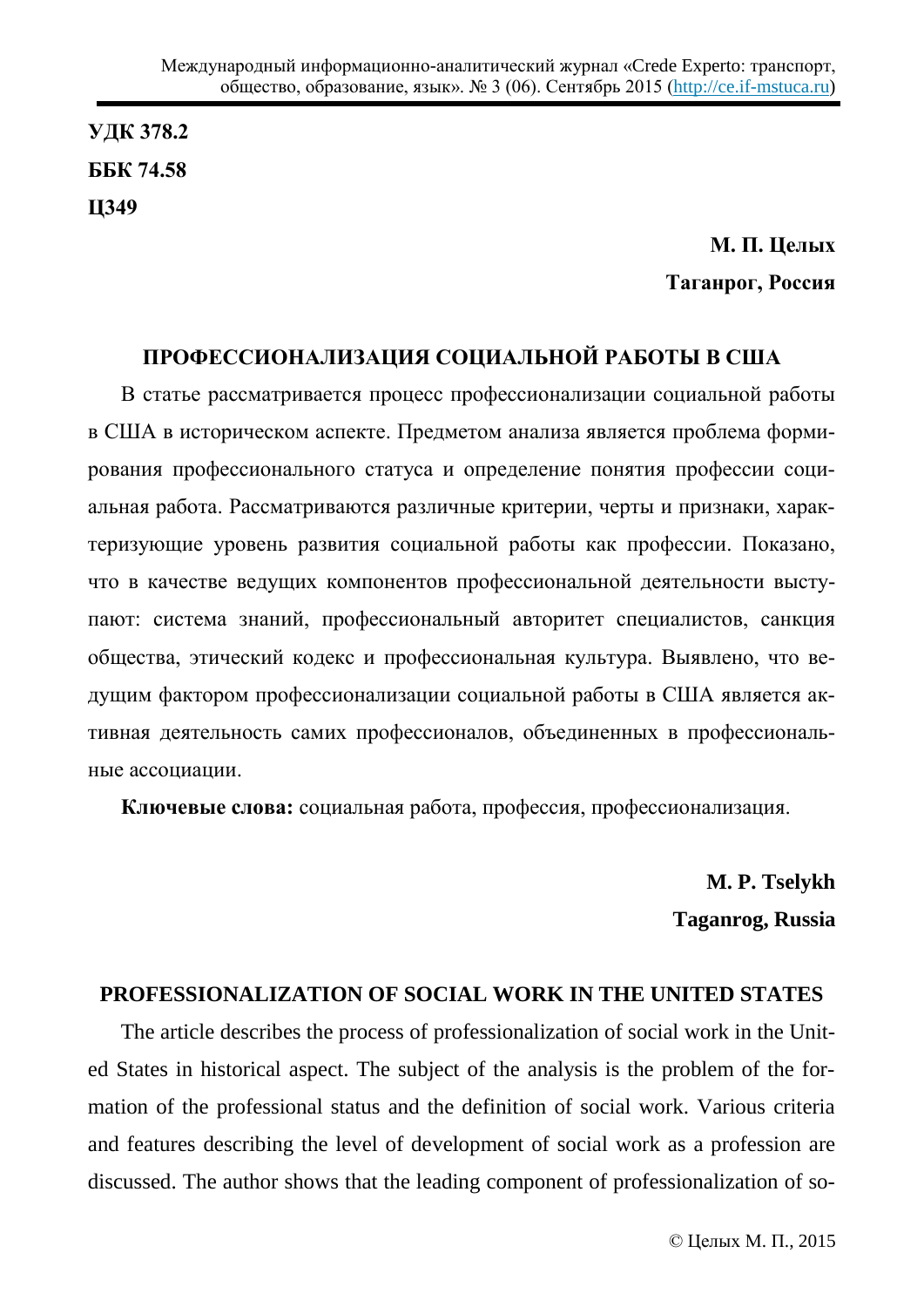cial work is the system of knowledge, professional authority of the specialists; approval of the society; Code of ethics and professional culture. It is revealed that the leading factor of the professionalization of social work in the United States is the activity of professionals united in professional associations.

**Keywords:** social work, profession, professionalization.

Работа написана при поддержке гранта РГНФ «Подготовка будущих социальных педагогов в современном контексте профессионализации социальнопедагогической деятельности», Проект № 15-06-00039.

В настоящее время в российской науке быстрыми темпами идёт развитие концептуальных основ социально-педагогической науки и практики. Возрастание интереса учёных к проблеме профессиональной идентичности специалиста социально-педагогической сферы связано с осознанием того, что будущее этой профессии и научной дисциплины во многом зависит от способности профессионалов отстаивать право на собственное видение проблем, на идеологическую и организационную самостоятельность для выполнения специфических функций в обществе. В связи с этим определенный интерес представляет анализ опыта профессионализации американской социальной работы как потенциально полезного знания для понимания возможных путей развития этой профессии в России.

Поиск профессиональной идентичности был характерен для социальной работы США на протяжении всего XX века. В этой области американскими учёными были сделаны существенные достижения, которые позитивно повлияли на статус социальной работы не только в этой стране, но и за её рубежами. Ни в одной другой стране мира эта профессия не достигла такого высокого уровня развития, как в США. Сегодня это отражается в массовости профессии, во множестве социальных агентств, занимающихся оказанием социальной помощи, в высокой активности профессиональных организаций, а также в боль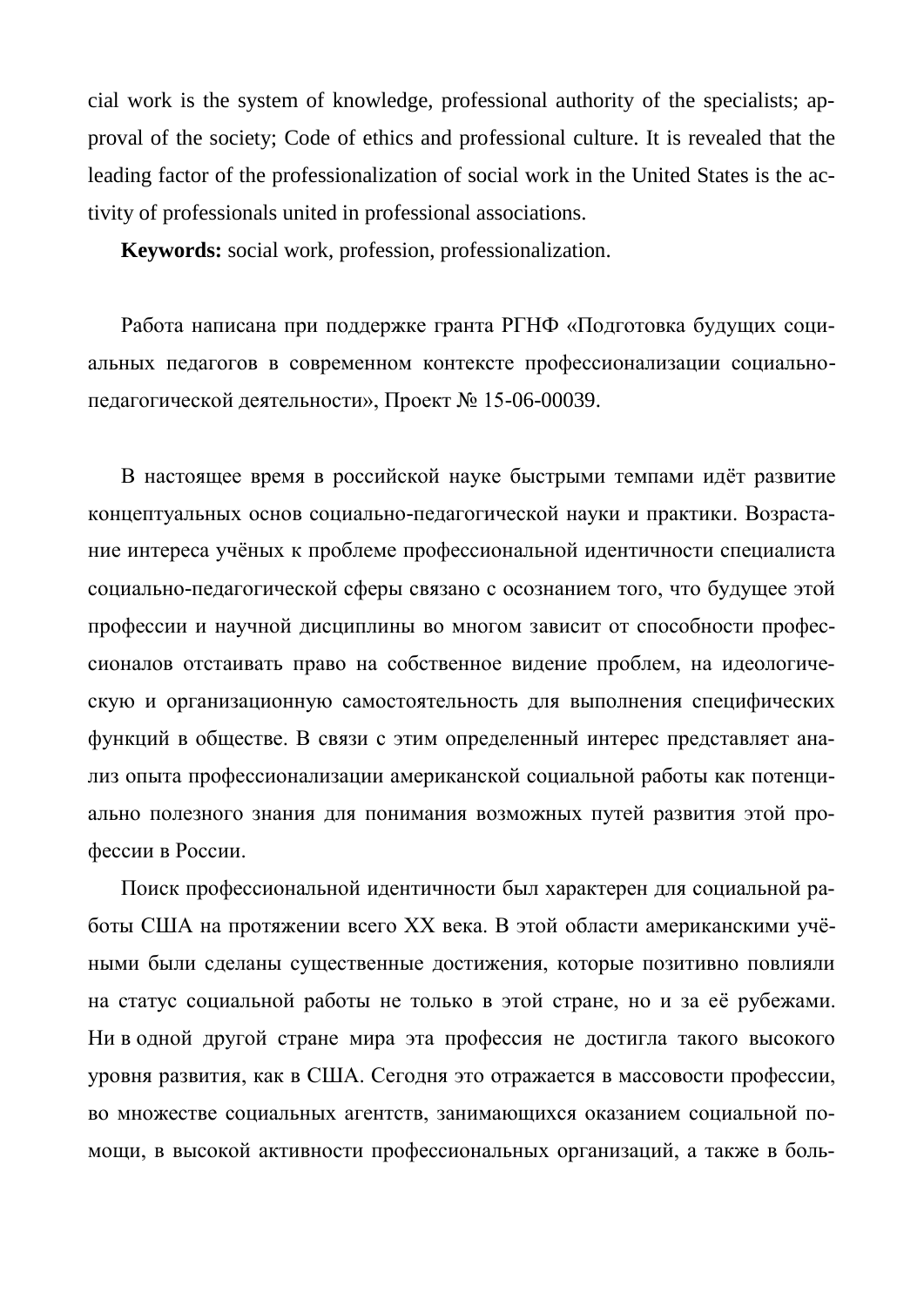шом количестве дипломированных бакалавров, магистров и докторов социальной работы.

Проблема развития профессий обсуждается в различных контекстах, но үчёные, и зарубежные и отечественные, сходятся во мнении, что профессия – это род трудовых занятий, требующих определённой подготовки и являющихся источником существования для человека. По определению Л. В. Мардахаева профессиональная деятельность – это специально организованная и регламентированная деятельность специалиста с применением определённых средств и направленная на достижение прогнозируемого результата [Мардахаев, 2005].

В этом смысле начало становления социальной работы как профессии в США относится к концу XIX века. За сто лет своего существования социальная работа претерпела значительные изменения как по своим целям и предназначению, так и по своим теоретическим основам и технологиям. И, прежде всего, это относится к выработке определения профессии – социальная работа. До сих пор в научной литературе не существует однозначной формулировки понятия профессии, и профессии социального работника в частности. Некоторые авторы подвергают сомнению принадлежность социальной работы к профессиональной деятельности и нередко высказывают мнения о том, что эта сфера труда не является по-настоящему профессиональной.

На протяжении всего XX века проблема формирования профессионального статуса являлась для американских социальных работников весьма актуальной задачей. За это время было сделано много попыток дать определение данной профессии.

Одним из первых в 1915 году на ежегодной конференции социальных работников, проходившей в Балтиморе, экспертизу социальной работы с точки зрения её профессиональных характеристик провел Абрахам Флекснер. Он приобрел широкую известность благодаря участию в реформировании системы образования медиков, которое привело к значительному повышению качества подготовки специалистов медицинского профиля.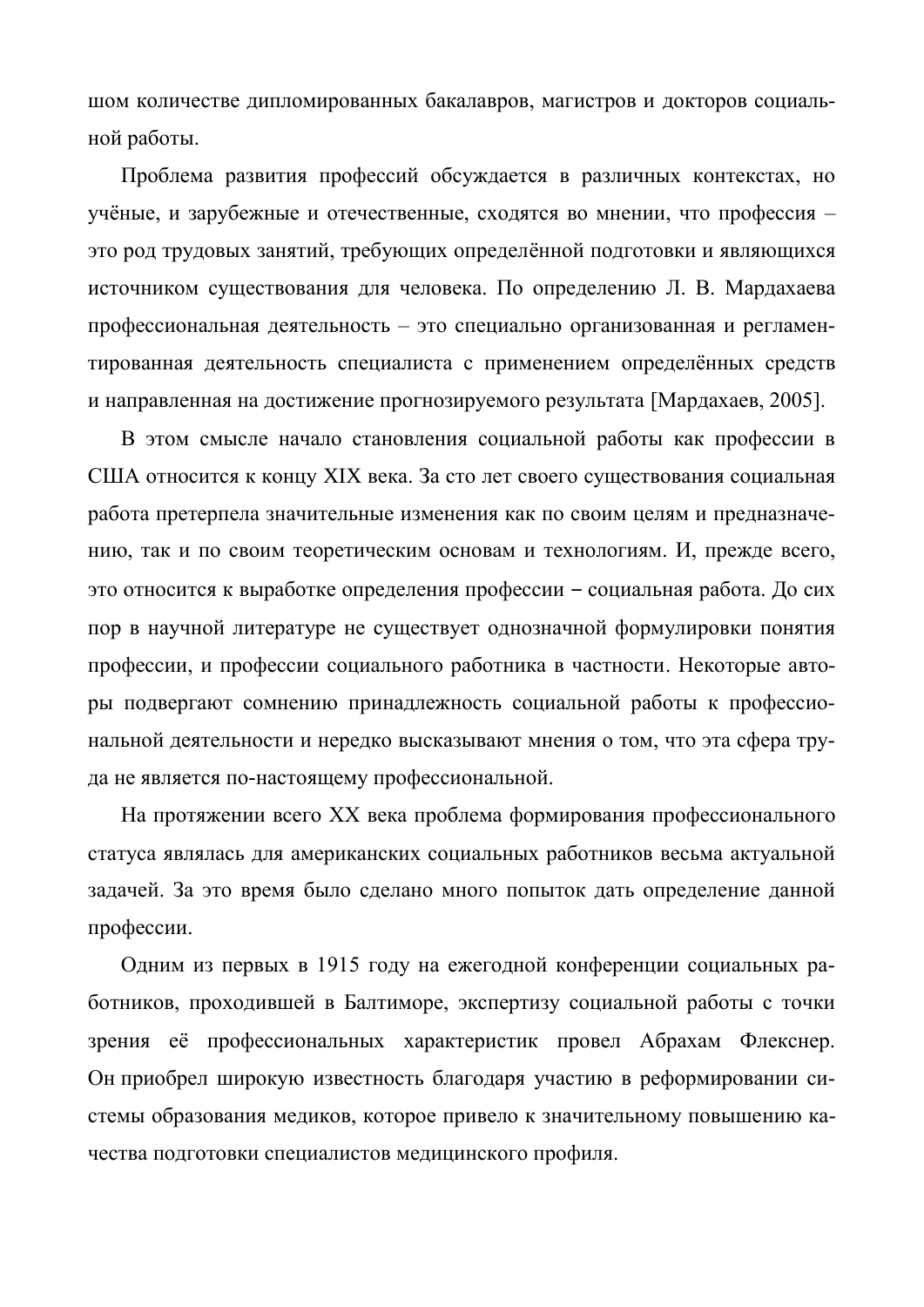А. Флекснер назвал шесть признаков, которым должна соответствовать любая профессия. По его мнению, профессиональным статусом обладает только та деятельность, которой присущи следующие черты, или профессиональные «тавро»:

1. Профессия представляет собой интеллектуальную деятельность, подразумевающую персональную ответственность специалиста.

2. Она основывается на научных знаниях, которые выводят из практики.

3. Профессиональная деятельность направлена на результативное решение конкретной практической проблемы.

4. Профессионалы обладают технологией, которую можно усвоить только в процессе профессионального образования.

5. Профессионалы стремятся к объединению в профессиональные организации.

6. Профессиональной деятельности свойственна альтруистическая направленность, т. е. она ведется ради общественного блага [Flexner, 1915, p. 578-581].

Исходя из данных критериев, А. Флекснер публично признал, что к 1915 году социальная работа в США еще не стала в полной мере профессией. Он был согласен, что деятельность социальных работников носит не механический и не рутинный характер. Практикующие специалисты уже проявляют аналитические умения, способность к дифференциации и обобщениям, широту и гибкость мышления, ответственность за принятые решения и обладают навыками использования разнообразных ресурсов. Однако все эти интеллектуальные признаки, по мнению Флекснера, не мешали социальной работе все еще оставаться деятельностью промежуточного характера. Этот вывод эксперт пояснил следующим образом: определив проблему клиента и сделав заключение о её причинах, социальные работники затем передают дело в специализированное агентство, где её решением занимаются узкие специалисты. Из этого следует, что социальные работники являются как бы агентами, или посредниками между клиентом и профессионалами, которые непосредственно решают имеющиеся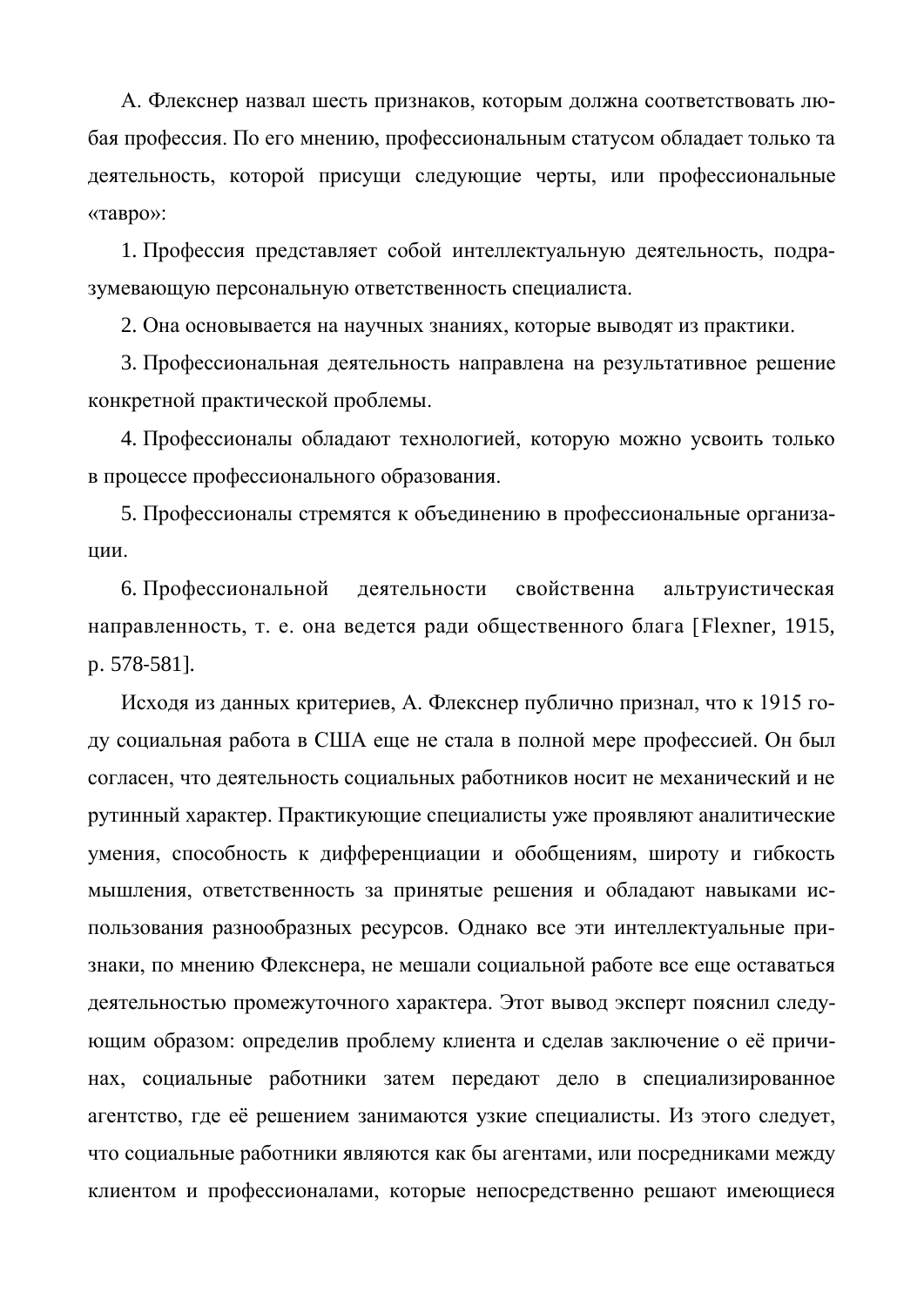проблемы. Так, если затруднения клиента связаны с его здоровьем, социальный работник помогает найти специалиста или лечебное заведение, которое бы занялось его лечением. Если для полноценного функционирования в обществе клиенту не хватает образования, социальный работник рекомендует подходящую образовательную программу и т. п. Данные особенности неправомерно расширяют область деятельности социальных работников, в то время как профессия должна иметь более конкретные границы и цели [Flexner, 1915, p. 585].

Анализ состояния профессии социального работника, проведённый А. Флекснером, был полезен и конструктивен. Социальные работники как бы увидели себя со стороны глазами квалифицированного эксперта. Это позволило им критически оценить достигнутое, осознать реальное состояние дел и имевшиеся недостатки, наметить пути дальнейшего развития профессии и системы профессиональной подготовки. С этого момента у социальных работников появилась серьезная озабоченность и желание придать своей деятельности профессиональный статус. Началась целенаправленная работа по увеличению количества аккредитованных школ для подготовки специалистов. Были приняты стандартизированные учебные планы и программы подготовки социальных работников, определены умения, необходимые для профессиональной деятельности в различных социальных сферах.

В результате энергичных действий, включавших: разработку методологической базы; улучшение системы подготовки специалистов; расширение объема научных знаний, основанных на опыте; объединение профессиональных ассоциаций и др., к концу 1950-х годов американские социальные работники смогли доказать, что их деятельность носит профессиональный характер.

В 1957 году Эрнест Гринвуд в статье «Признаки профессии» привёл следующие характерные элементы, являющиеся неотъемлемыми компонентами профессиональной деятельности: 1) система знаний; 2) профессиональный авторитет; 3) санкция общества; 4) этический кодекс; 5) профессиональная культура [Greenwood, 1976, p. 303].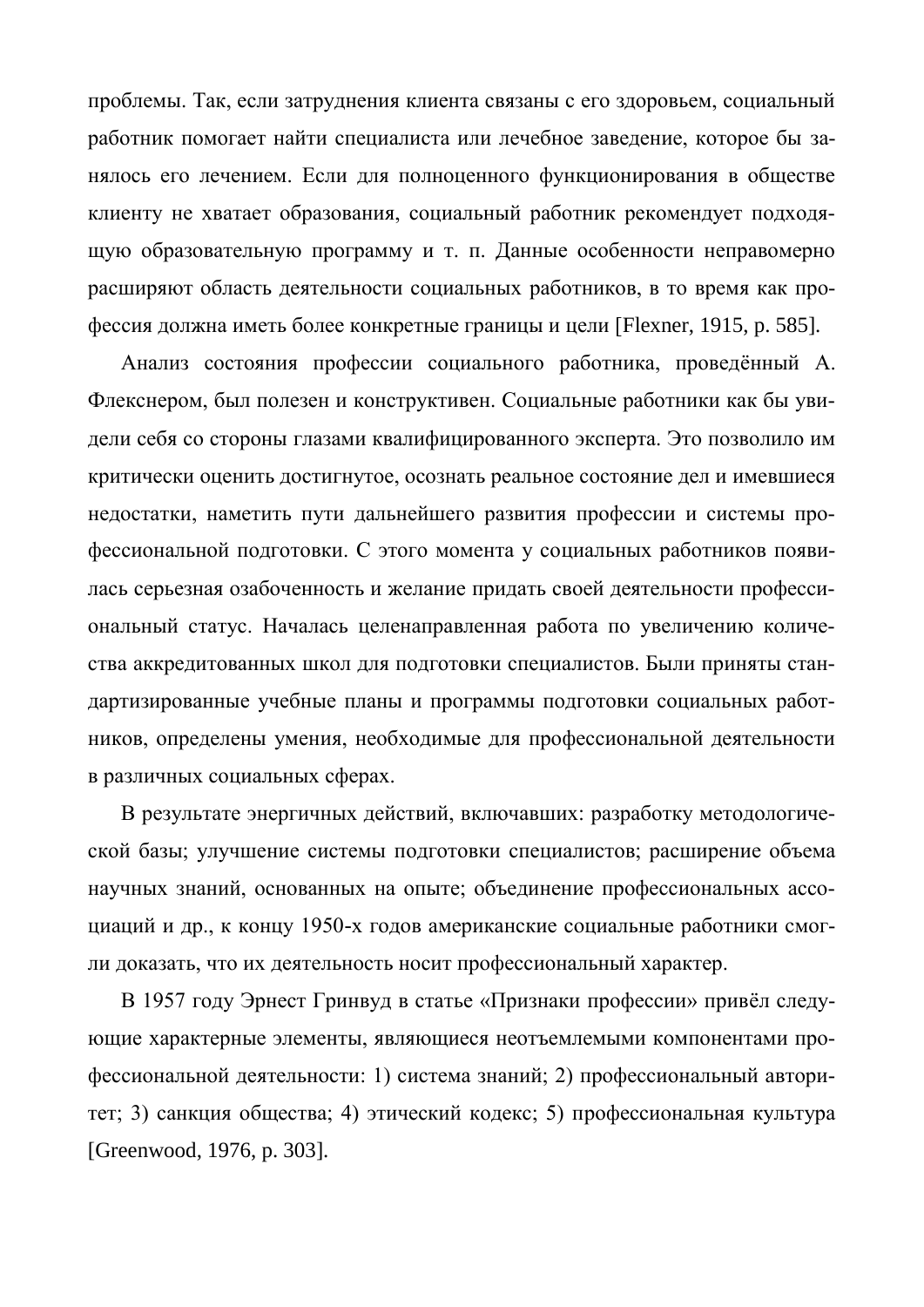Согласно Гринвуду наличие когнитивного, т. е. знаниевого компонента базируется на относительно абстрактном, системном обобщении и осмыслении практической деятельности. «Теория служит основой, благодаря которой профессионал рационализирует свои действия в конкретной ситуации» [Greenwood, 1976, р. 304]. Поэтому знания являются основанием практики, а их приобретение должно проходить в процессе специальной образовательной подготовки (теоретической и практической). Автор подчеркивает важность того, что систему ученичества необходимо повсеместно заменить профессиональным обучением в стенах академических заведений.

Владение знаниями и умение ими пользоваться на практике делает человека экспертом в конкретной профессиональной области, вызывает доверие к нему со стороны общества и клиентов, говорит о его компетентности. Э. Гринвуд пишет, что в сравнении с «любителями» у профессионалов есть прерогатива и право диктовать потребителям услуг «что – хорошо, а что – плохо» [Greenwood, 1976]. Так возникают профессиональные взаимоотношения, строящиеся на доверии к специалисту со стороны клиента.

Однако подобные профессиональные взаимоотношения чреваты негативными последствиями, если специалист не будет придерживаться нравственных норм и требований. Для того чтобы регулировать профессиональное поведение специалистов и поддерживать положительное общественное мнение, профессионалы должны уделять большое внимание соблюдению этического кодекса. Этический кодекс как четко сформулированная система ценностей и принципов деятельности служит для специалистов ориентиром при определении приоритетов и разрешении профессиональных проблем.

Для статусной профессии также характерно наличие монополии в организации профессионального образования и определении его содержания и конечного результата. Это достигается с помощью процедуры аккредитации образовательных программ. Благодаря аккредитации возможна корректировка содержания, характера и уровней обучения, структуры подготовки, количества обучающихся и учебных заведений.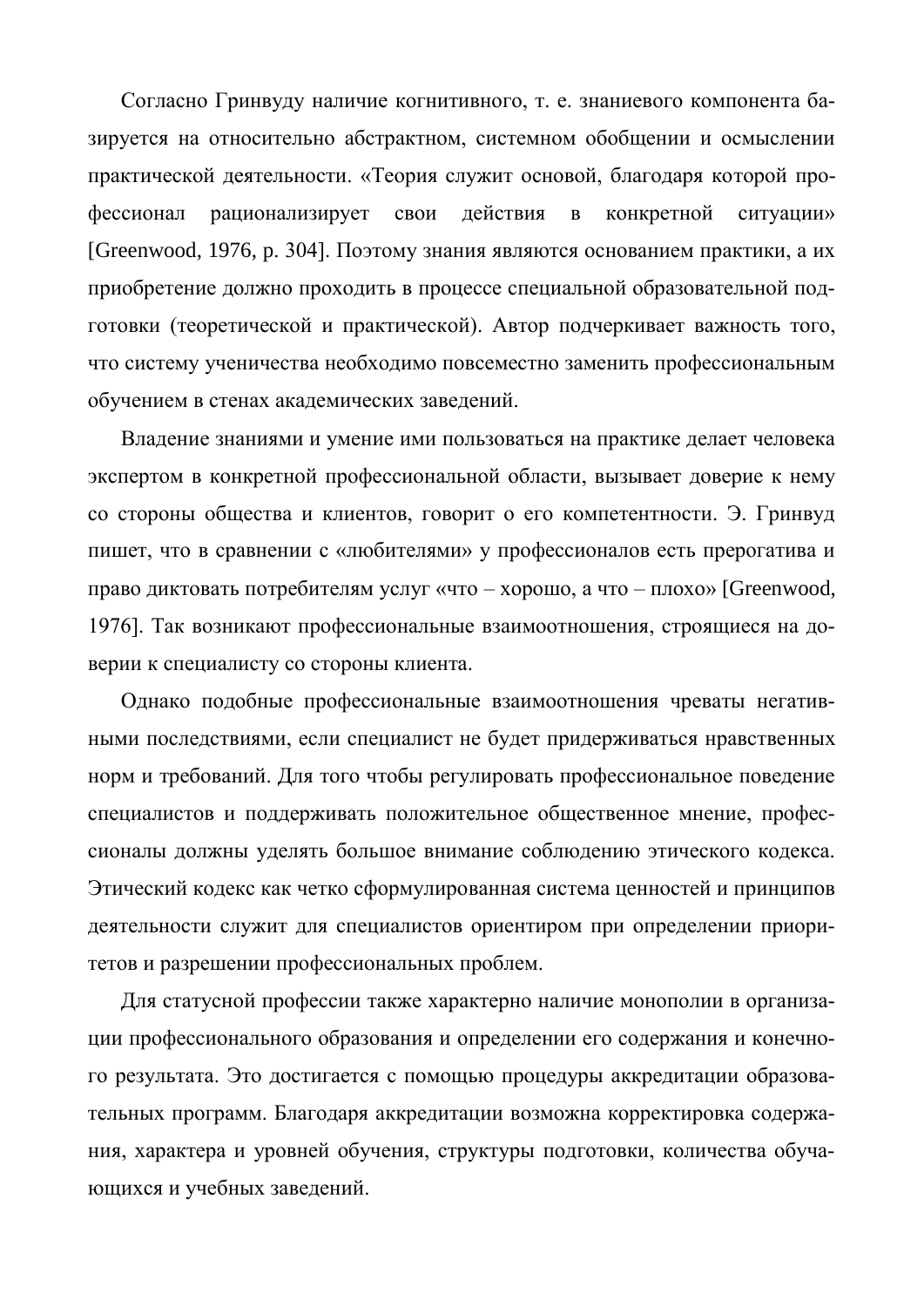Немаловажным признаком профессии является то, что специалисты – организованная группа, выполняющая функции, востребованные большинством членов общества. Пространство деятельности профессионалов институциализировано. Это больницы, фирмы, клиники, институты, офисы и, наконец, социальные агентства. Именно в рамках этих формальных и неформальных организаций происходит профессиональный контакт специалистов с клиентами и предоставляются профессиональные услуги. Профессионалы действуют в соответствии с культурными ценностями и нормами профессии. В зависимости от вида трудовой деятельности специалисты вырабатывают комплекс норм и ценностей, который и становится субкультурным феноменом профессии. Он, в некотором роде, отличает один вид профессиональной деятельности от другого, хотя и является во многом общим для многих из них.

Используя все перечисленные показатели применительно к анализу социальный работы конца 1950-х годов, Эрнест Гринвуд констатировал, что она приобрела статус профессиональной деятельности. Кроме того, он отметил, что эта профессия завоевала достаточно высокий авторитет в сравнении с другими интеллектуальными специальностями и продолжает становиться все престижнее [Greenwood, 1976].

Именно на характеристики, выделенные Гринвудом, чаще всего ссылаются в научной литературе по американской социальной работе, когда рассматривают этот вид деятельности с точки зрения её профессионализма.

В дальнейшем ученые неоднократно возвращались к проблеме описания основных признаков профессий вообще и социальной работы, в частности. Так, например, по мнению Т. Парсонса и Н. Сторера, любая профессия определяется четырьмя главными особенностями. Во-первых, это профессиональная ответственность за хранение, передачу, использование и расширение специализированной суммы знаний. Во-вторых, подготовка профессионалов и контроль за их деятельностью. В-третьих, поддержка и признание в обществе, и, в-четвёртых, наличие вознаграждения за деятельность, которое служит стимулом для профессионалов [Парсонс, Сторер, 1980, с. 29–30].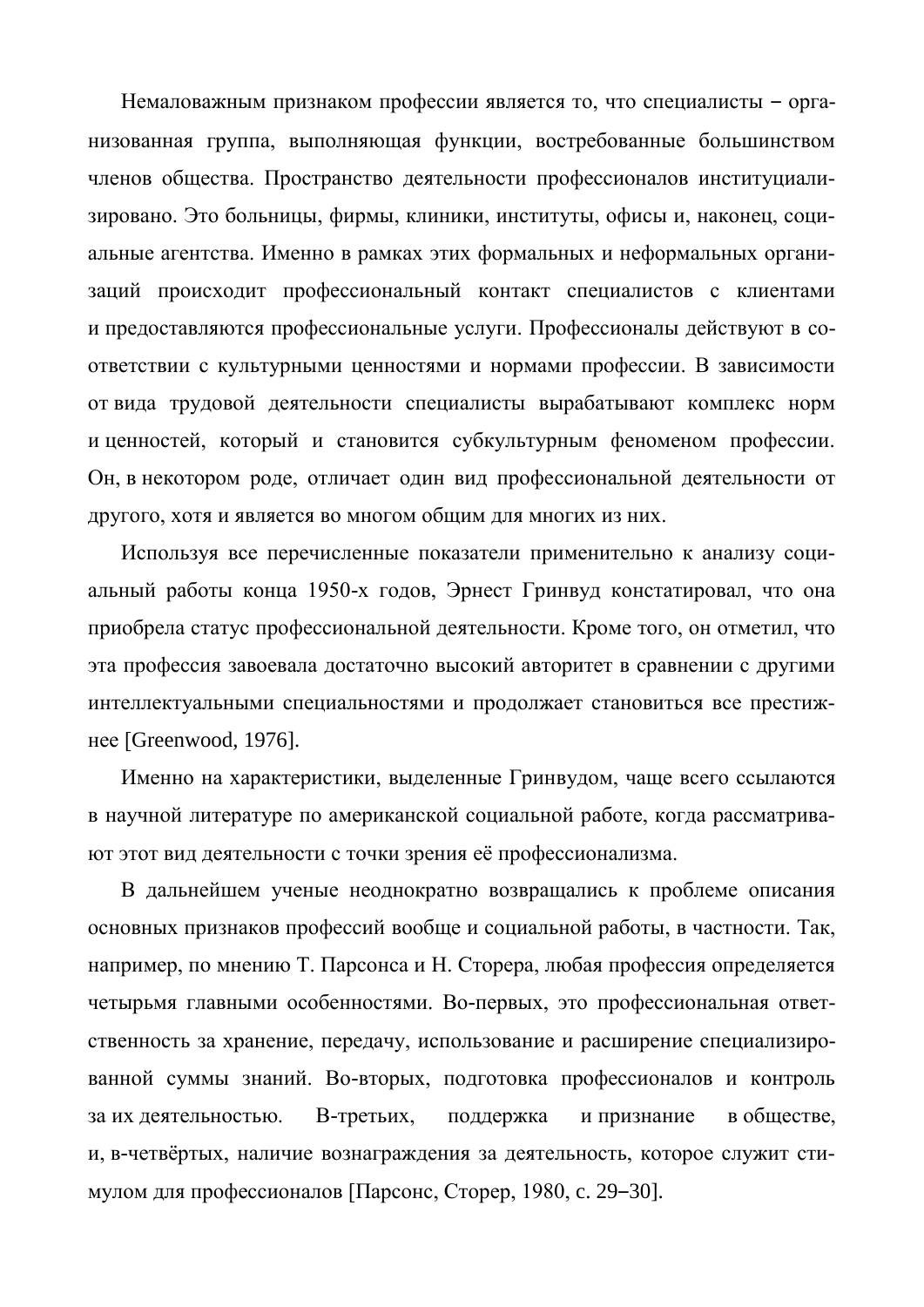Сегодня существует несколько моделей описания профессиональной деятельности. Некоторые учёные кладут в основу своих подходов характеристики таких устоявшихся интеллектуальных профессий, как медицина и юриспруденция, и считают их носителями основных признаков профессии. Отдельные авторы критикуют подобный подход и считают его описательным и статичным.

Филипп Попл и Лесли Лейнингер придерживаются процессуальной модели классификации профессий. В соответствии с ней в качестве главных показателей эти авторы выделяют те способы, с помощью которых специалисты реализуют внутреннее единство профессиональной деятельности, ведут поиск признания обществом важности выполняемых работниками функций, устанавливают особый статус и права специалистов, позволяющих им практиковать в конкретной области или сфере занятий [Popple, 2002, р. 57]. Эти учёные указывают, что высокого уровня развития могут достичь лишь те профессии, которые сформировали профессиональные организации, способные реализовать данные цели. Наряду с описательными характеристиками ярким показателем статусности профессиональной деятельности зачастую является уровень развития профессиональных обществ, объединений, ассоциаций.

До сих пор вопрос относительно того, является ли социальная работа профессией, не нашел однозначного решения в американской литературе. Если Гринвуд еще в 1950-е годы назвал социальную работу профессией, то другие исследователи не были столь уверены в этом даже десятилетия спустя. Так, например, Нина Торен (Nina Toren) считает, что социальная работа не является самостоятельной и полностью сформировавшейся профессией. Автор обосновывает свое заключение тем, что социальная работа соответствует не всем показателям, выделенным Гринвудом. В частности, это касается уровня развития её теоретической базы [Popple, 2002, р. 57]. Действительно, известно, что социальная работа пользуется психологическими и социальными теориями, методами и технологиями, применяемыми и в других областях социальной практики. Нет ни одной теории или метода, которые бы представляли ценность исключительно для практики социальной работы. Большинство методов при соответ-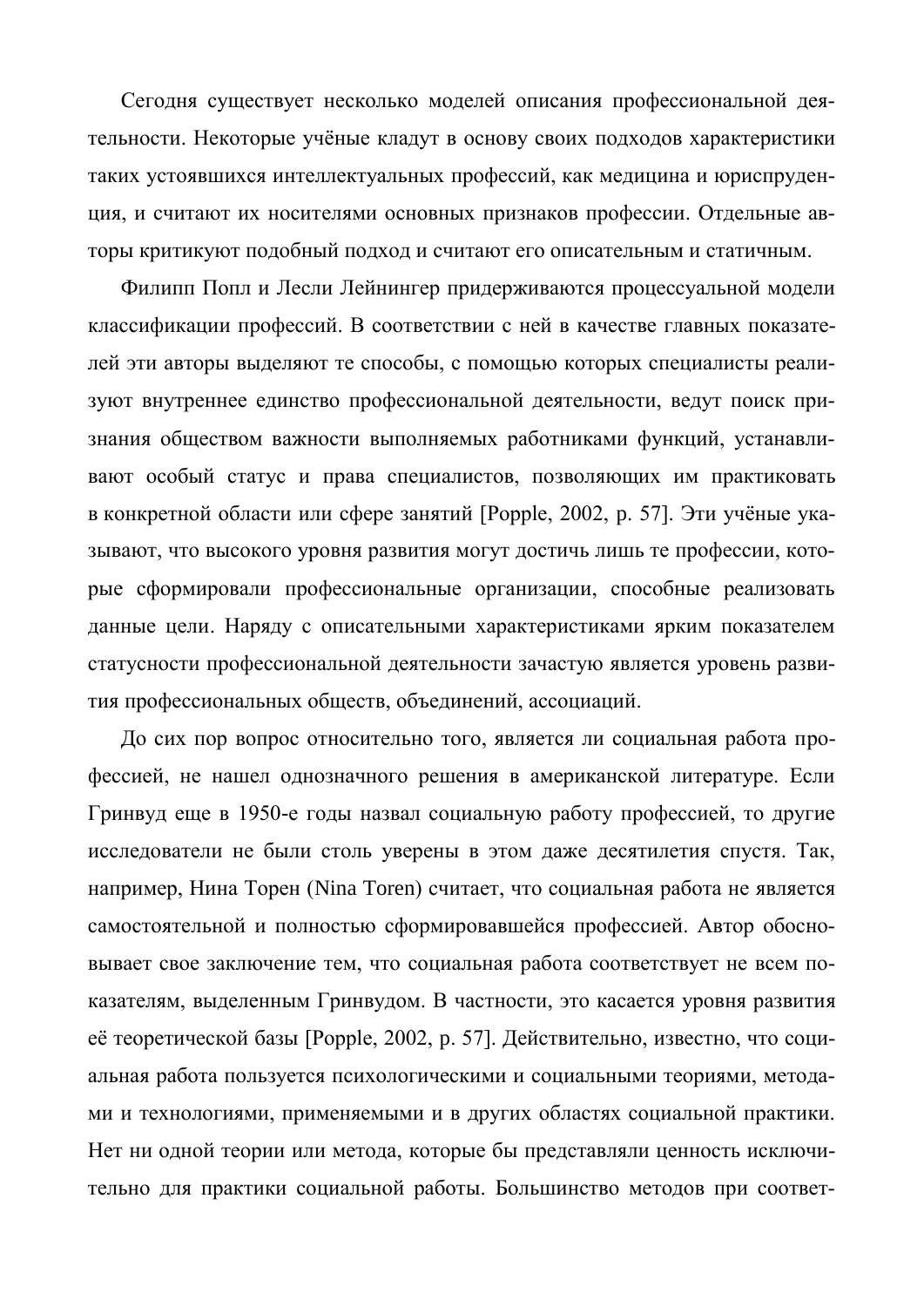ствующей адаптации могут применяться в различных профессиональных сферах, связанных с решением социальных, индивидуальных и межличностных проблем. Таким образом, теории и технологии социальной работы могут считаться универсальными, а значит, у этой профессии нет исключительного права на их использование.

Многие исследователи [Barker, 1995; Johnson, 1997; Kendall, 1986] поддерживают точку зрения о том, что процесс формирования социальной работы как профессии еще не завершился, он продолжается. В качестве недостатков, тормозящих её развитие, называют: относительно низкую степень авторитета социальных работников в обществе, наличие менее жестких требований к лицензированию, отсутствие автономии профессиональной деятельности в сравнении со специалистами медицинского, юридического и других профильных видов труда.

В связи с этим учёные, заинтересованные в развитии социальной работы, призывают обратить особое внимание на решение вопросов лицензирования, повышения статуса и требований к квалификации специалистов данного профиля, прояснения сущности социальной работы и раскрытия её отличительных профессиональных черт.

До сих пор даже в США многие не вполне понимают, в чем же состоит суть профессиональной социальной работы. Леон Гинзберг (Leon Ginsberg) выделяет несколько причин, в силу которых это происходит [Ginsberg, 1997]. Вопервых, термин «социальная работа» нередко смешивают с другими похожими по звучанию названиями профессий, например, с социологией, социальными науками, социальной политикой и др. Во-вторых, большинство людей, жизнь которых протекает нормально, не нуждаются в услугах социальных работников и редко встречаются с ними. А если и встречаются, то не считают их социальными работниками, потому что в организациях и агентствах социальных работников зачастую не именуют «социальными работниками». Их должности называются: «специалист», «старший сотрудник», «консультант», «советник», «директор», «педагог» и др. Это приводит к тому, что потребители социальных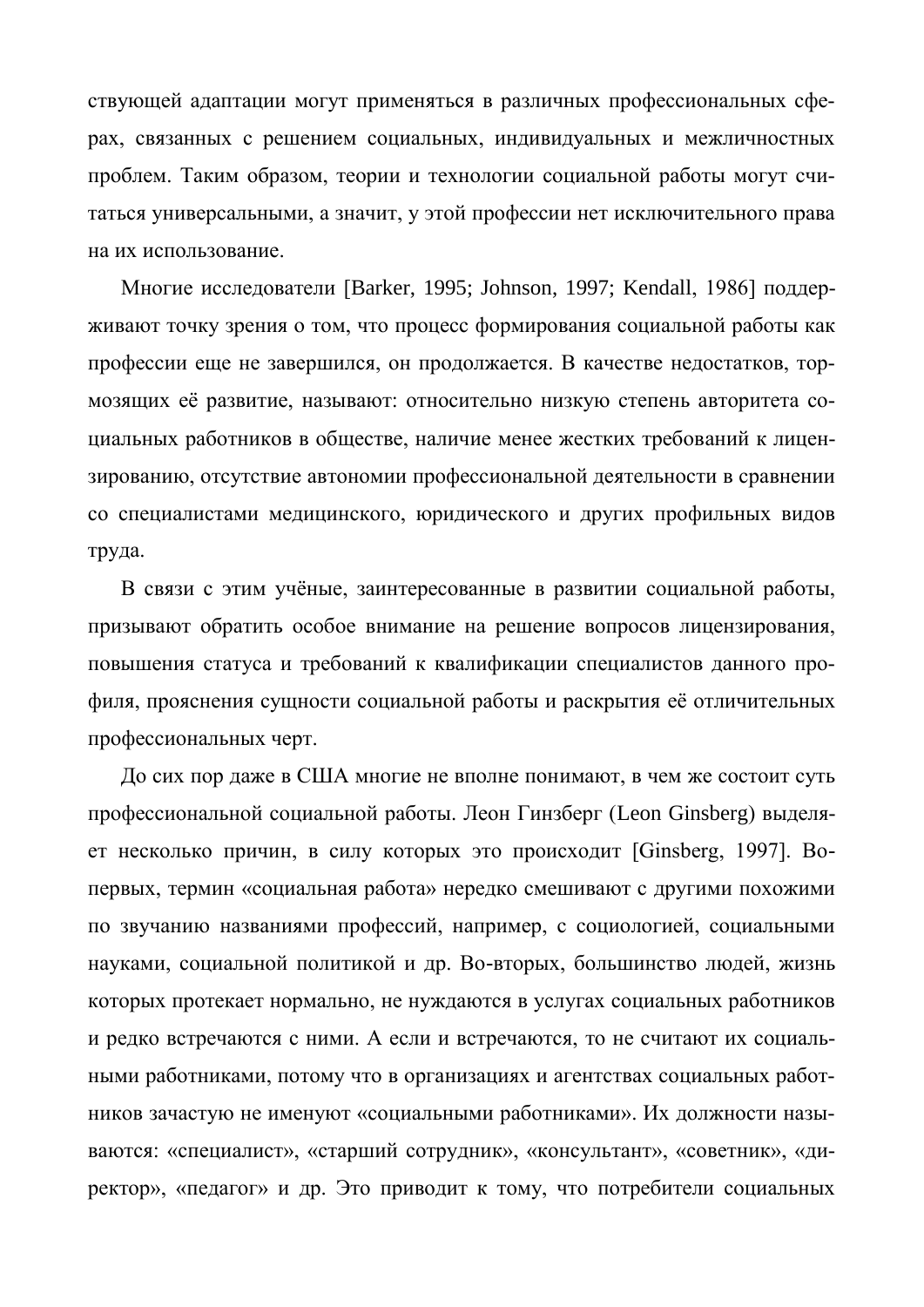үслуг соотносят специалиста не с профессией в целом, а с его должностными обязанностями.

В-третьих, социальная работа – это предмет, который не изучается в общеобразовательной школе в рамках традиционных учебных дисциплин. Масс медиа не освещают деятельность социальных работников также широко, как труд в области медицины, юриспруденции, образования и пр. Если социальные работники и становятся героями радио и телепередач, то зачастую их профессиональная принадлежность не обозначается. Поэтому молодые люди много знают о профессиях врачей, адвокатов, военных, учителей и очень мало – о социальных работниках.

В-четвертых, социальные работники не популяризируют свою профессию так, как она этого заслуживает. Социальная работа – это неприбыльная сфера деятельности. Являясь сотрудниками государственных или частных некоммерческих социальных учреждений, специалисты не считают возможным использовать свое время и ресурсы для профессиональной ориентации и пропаганды в то время, когда многие клиенты еще не получили необходимую социальную помощь [Ginsberg, 1997].

Несмотря на то, что к социальной работе готовят на 504 аккредитованных отделениях бакалавриата и на более чем 235 магистерских отделениях университетов (текущая информация на февраль 2015 г.) эта профессия, по-прежнему, является малой частью сферы высшего профессионального образования [Council on Social Work Education, 2015].

Социальное неблагополучие – основная проблема, которой занимаются профессионалы, а их клиентами становятся уязвимые группы населения, отличающиеся от благополучного большинства членов общества, или индивиды с различными социальными, физическими и психологическими девиациями. И хотя общество в целом признает социальную работу как профессиональный вид деятельности, возникает проблема репутации специалистов, которая складывается из того, «что» и «кто» является объектом социальной помощи.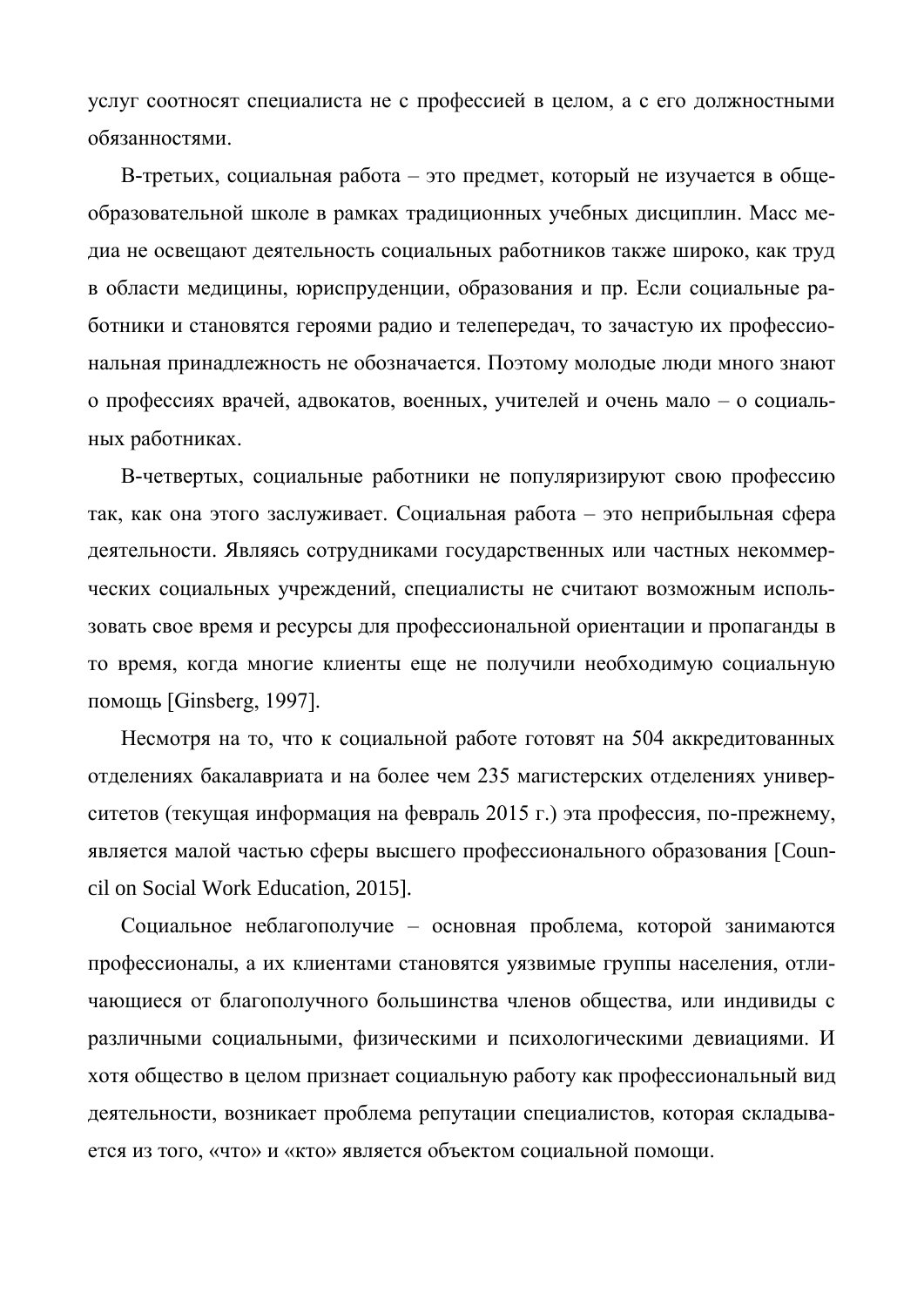В то же время из-за сложности и широты социальных проблем, имеющихся в обществе, в этой области деятельности задействованы не только социальные работники, но и медики, учителя, политики и пр. Это значит, что социальные работники хотя и доминируют, но не являются единственными экспертами и не имеют исключительного права на практику в этой сфере. Кроме того, в американском обществе, еще не преодолевшем гендерное неравенство, социальными работниками становятся, преимущественно, женщины. Все это не способствует повышению престижа профессии.

И, тем не менее, количество специалистов данного профиля достаточно велико и продолжает расти с каждым годом. Недавно «US News and World Report» назвал социальную работу среди 20 наиболее популярных и востребованных профессий в США [Ginsberg, 1997, p. 3].

Национальная Ассоциация социальных работников США указывает, что, в соответствии со статистическими данными Бюро труда США, в настоящее время более 650 тыс. получили образование и имеют квалификацию социальный работник. В прогнозах этого Бюро предполагается дальнейший рост специалистов, который в период с 2012 по 2022 гг. составит 18 % от нынешнего числа cоциальных работников [Bureau of Labor Statistics, 2015].

В настоящее время более половины всех социальных работников имеют профессиональное образование, что составляет самый большой процент за все время существования социальной работы в стране. Это говорит о том, что квалификационная идентификация социальных работников напрямую связана с приобретением высшего образования. Поэтому сегодня в этой стране термин «социальный работник» означает специалиста, обязанного иметь диплом бакалавра или магистра для того, чтобы он был официально допущен к работе в сфере социального обслуживания.

По определению энциклопедии социальные работники – это специально подготовленные профессионалы, которые обеспечивают консультирование, поддержку и руководство людям, нуждающимся в помощи. Такая помощь дает возможность человеку понять самого себя, свои жизненные условия и достичь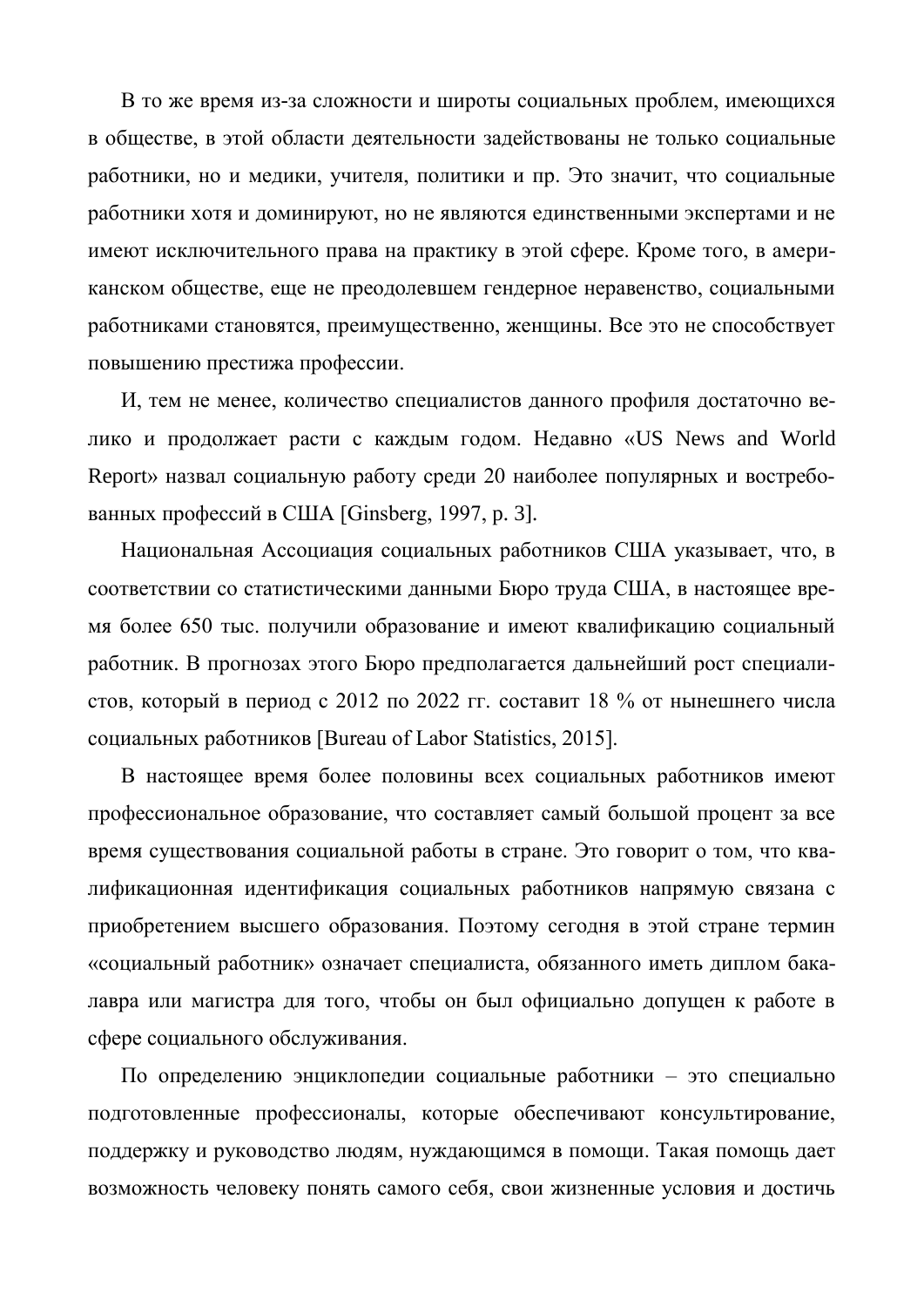наивысшего уровня развития [The World Book Encyclopedia, р. 558]. А. Пинкус и А. Минахан уточняют, что социальный работник – это «агент изменения, тот, кто специально направляет свои усилия на то, чтобы достичь запланированных социальных улучшений» [Pincus, 1973, p. 54].

Современные социальные работники в США могут выполнять многообразные функции и роли, занимать различные должности от индивидуальных консультантов до менеджеров или законодателей в области социальной политики. Социальный работник должен уметь вести деятельность на различных уровнях: с индивидом, семьей, группами, организациями и сообществами.

Благодаря введению лицензирования, сертифицирования и других форм регуляции в области социальной работы США сейчас у этой профессии есть достаточная степень авторитета в обществе, признание её значимости, сложившиеся черты и особенности, отличающие её от других гуманитарных профессий. Социальная работа выделилась в особый вид профессиональной деятельности и отличается от работы, например, психологов, психиатров, адвокатов, учителей, священников, так как имеет свои четкие границы и круг деятельности, специфические цели, задачи и принципы, разработанный и применяемый на практике Кодекс профессиональной этики.

В США практически все современные социальные работники трудоустроены в системе социального обеспечения. Сегодня они находят применение в медицине, психологии, образовании, индивидуальном консультировании, в реабилитационной работе, коррекции, профессиональной переподготовке и во многих других областях.

Возрастающие потребности в профессионалах подобного рода объясняются исследователями тем, что американское общество стареет, растет количество людей, страдающих психическими заболеваниями, инвалидов, требующих специального ухода и заботы. Исследователи в области социального обеспечения подчеркивают, что сегодня все еще плохо удовлетворяются основные жизненные потребности нуждающихся членов общества. Широко распространена бедность (особенно среди этнических меньшинств), связанная с определенными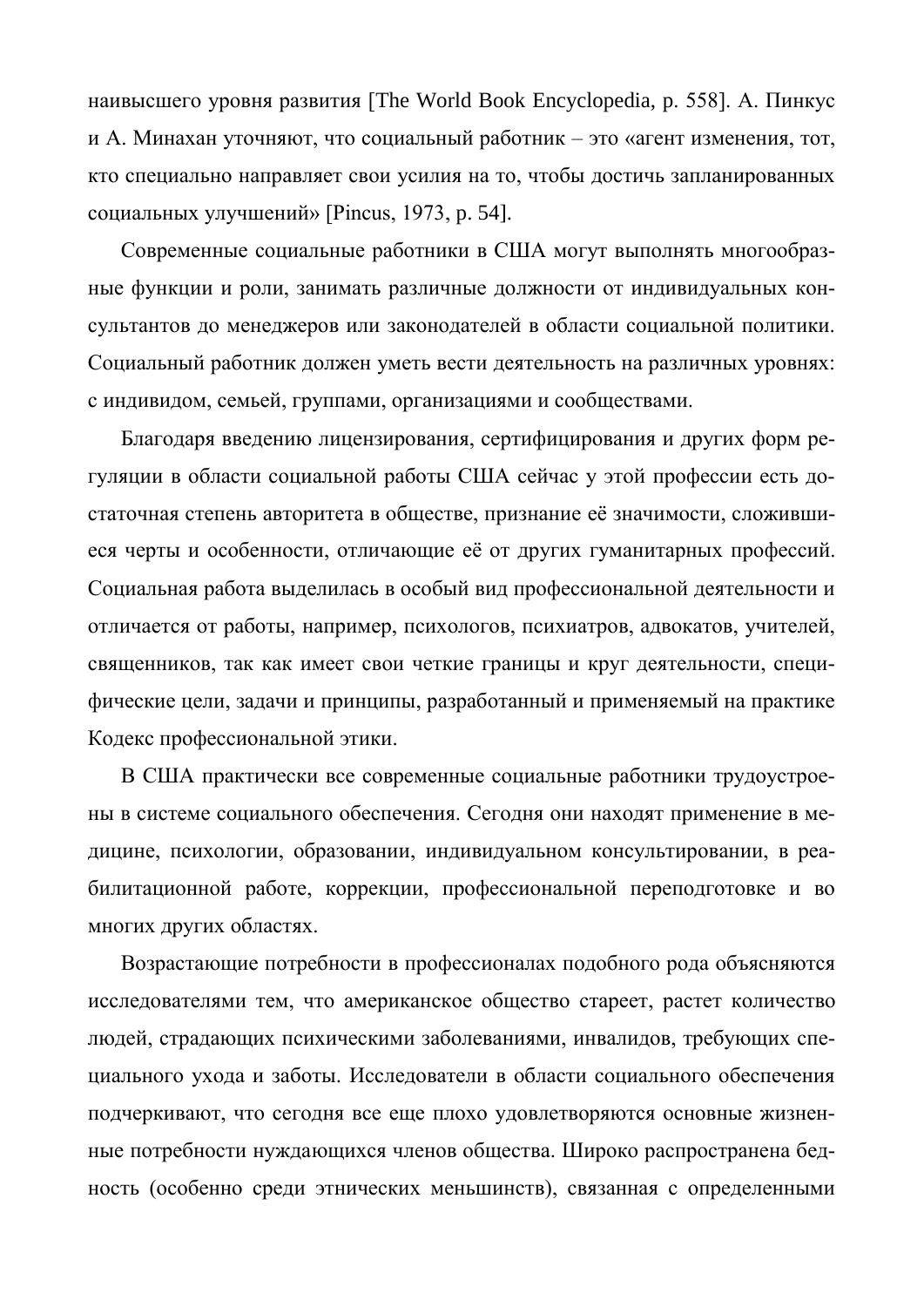жизненными циклами (среди стариков, в семьях с несовершеннолетними детьми, в неполных семьях, воспитывающих детей и пр.). Многие американцы страдают от следующих негативных факторов: упадок в развитии городов, экономическая нестабильность, нехватка финансирования системы образования и воспитания, безработица, низкая оплата труда и др. Все эти обстоятельства делают профессию социальных работников актуальной и востребованной даже в такой высокоразвитой стране, как США [Parry, 1979, pp. 161–176].

Это означает, что социальная работа еще долго будет оставаться востребованной профессией, представители которой постоянно ищут новые способы преодоления нерешенных персональных и социальных проблем.

### **Библиографический список**

1. Мардахаев Л. В. Социальная педагогика: учебник. М.: Гардарики, 2005. 269 с.

2. Парсонс Т. Научная дисциплина и дифференциация науки / Т. Парсонс, Н. Сторер // Научная деятельность: структура и институты. М.: Прогресс, 1980. С. 27–55.

3. Barker R.L. The Social Work Dictionary,  $3<sup>rd</sup>$  ed. – Washington, DC: National Association of Social Workers, NASW Press, 1995. 447 p.

4. Eileen Blackey, Pathfinder for the Profession / Katherine A. Kendall, editor; commentary and analysis by Werner W. Boehm. Silver Spring, Md.: National Association of Social Workers, 1986. 151 p.

5. Flexner, Abraham. Is social work a profession // Proceedings of the National Conference of Charities and Correction. The Hilman printing Co. Chicago, Ill, 1915. P. 576-590.

6. [Ginsberg, Leon H.](http://www.franklin.library.upenn.edu/cgi-bin/Pwebrecon.cgi?SC=Author&SEQ=20040922154852&PID=14765&SA=Ginsberg,+Leon+H.) Careers in Social Work. Boston, MA: Allyn and Bacon, 1997. 246 p.

7. Greenwood, E. Attributes of a Profession. In: The emergence of Social Welfare and Social work, [readings / selected by] Neil Gilbert and Harry Specht. Itasca, Ill.: F. E. Peacock Publishers, 1976. 520 p.

8. Johnson, Louise C. Social Work Pactice: A Generalist Approach. -6<sup>th</sup> ed. Boston, MA: Allyn and Bacon, 1997. 461 p.

9. Parry, Noel and Parry, Jose. Social Work, Professionalism and the State // Social work, welfare and the state. Edited by Noel Parry, Michael Rustin and Carole Satyamyrti. London: Edward Arnold, 1979. P. 21-47.

10. [Pincus, Allen.](http://www.franklin.library.upenn.edu/cgi-bin/Pwebrecon.cgi?SC=Author&SEQ=20040924160645&PID=14241&SA=Pincus,+Allen.) Social Work Practice: Model and Method / by Allen Pincus, Anne Minahan. Itasca, Ill., F. E. Peacock, 1973. 355 p.